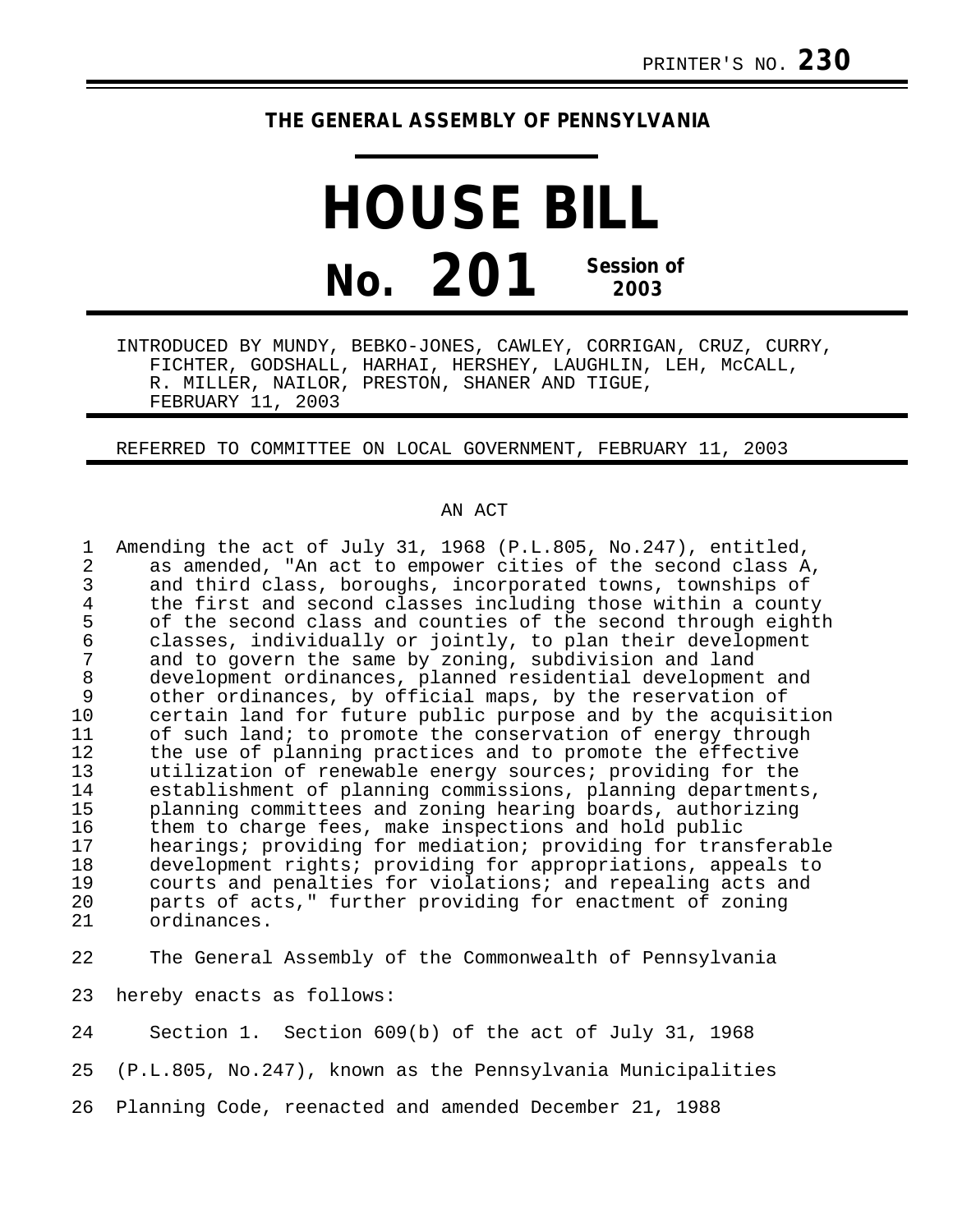1 (P.L.1329, No.170) and amended January 11, 2002 (P.L.13, No.2), 2 is amended to read:

3 Section 609. Enactment of Zoning Ordinance Amendments.--\* \* 4 \*

5 (b) (1) Before voting on the enactment of an amendment, the 6 governing body shall hold a public hearing thereon, pursuant 7 to public notice. In addition, if the proposed amendment 8 involves a zoning map change, notice of said public hearing 9 shall be conspicuously posted by the municipality at points 10 deemed sufficient by the municipality along the tract to 11 notify potentially interested citizens. The affected tract or 12 area shall be posted at least one week prior to the date of 13 the hearing.

14 (2) (i) In addition to the requirement that notice be 15 posted under clause (1), where the proposed amendment 16 involves a zoning map change, notice of the public 17 hearing shall be mailed by the municipality at least 30 18 days prior to the date of the hearing by first class mail 19 to the addressees to which real estate tax bills are sent 20 for all real property located within the area being 21 rezoned, as evidenced by tax records within the 22 possession of the municipality. The notice shall include 23 the location, date and time of the public hearing. [A 24 good faith effort and substantial compliance shall 25 satisfy the requirements of this subsection.] No proposed 26 amendment involving a zoning map change, to which the 27 hotice requirements of this clause apply, shall be valid 28 unless the municipality complied with the notice 29 requirements of this clause. The burden of proving 30 compliance shall be on the municipality.

20030H0201B0230 - 2 -